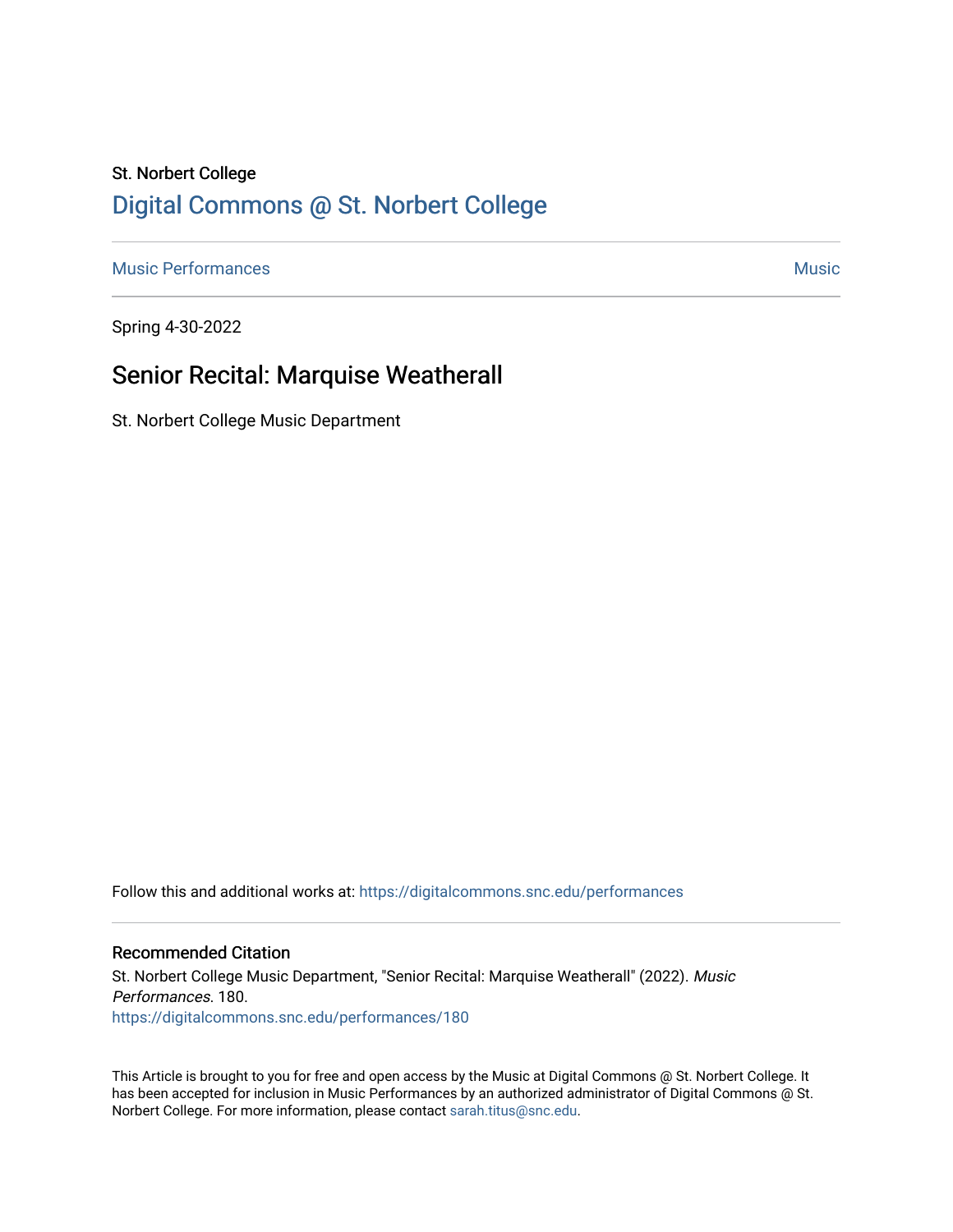## *~ Program ~*

Yellow After the Rain Mitchell Peters

Eight Pieces for Four Timpani: VIII March Elliott Carter

Morning Circle **African Traditional** 

(1935-2017)

(1908-2012)

Tiriba Kan B. Michael Williams (b.1954)

# *~ Intermission ~*

### **Klezmer Ensemble:**

Mayim, Mayim

Di Goldene Khasene 2

Hava Nagila *Anna Heinzen, Alto Sax, Abby Kramer, Clarinet Nathan Brummel, Trombone, Tom (Dong Hyeon) Lee, Piano Austin Kobylarczyk, Upright Bass Marquise Weatherall, Nathan Lezotte, Mahri Hodges, Percussion*

Staircase Marquise Weatherall

(b.1999)

Concerto for Percussion Darius Miilhaud

(1892-1974)

*Accompanist- Elaine Moss* 

Southern Special William J. Schinstine (1922-1986)